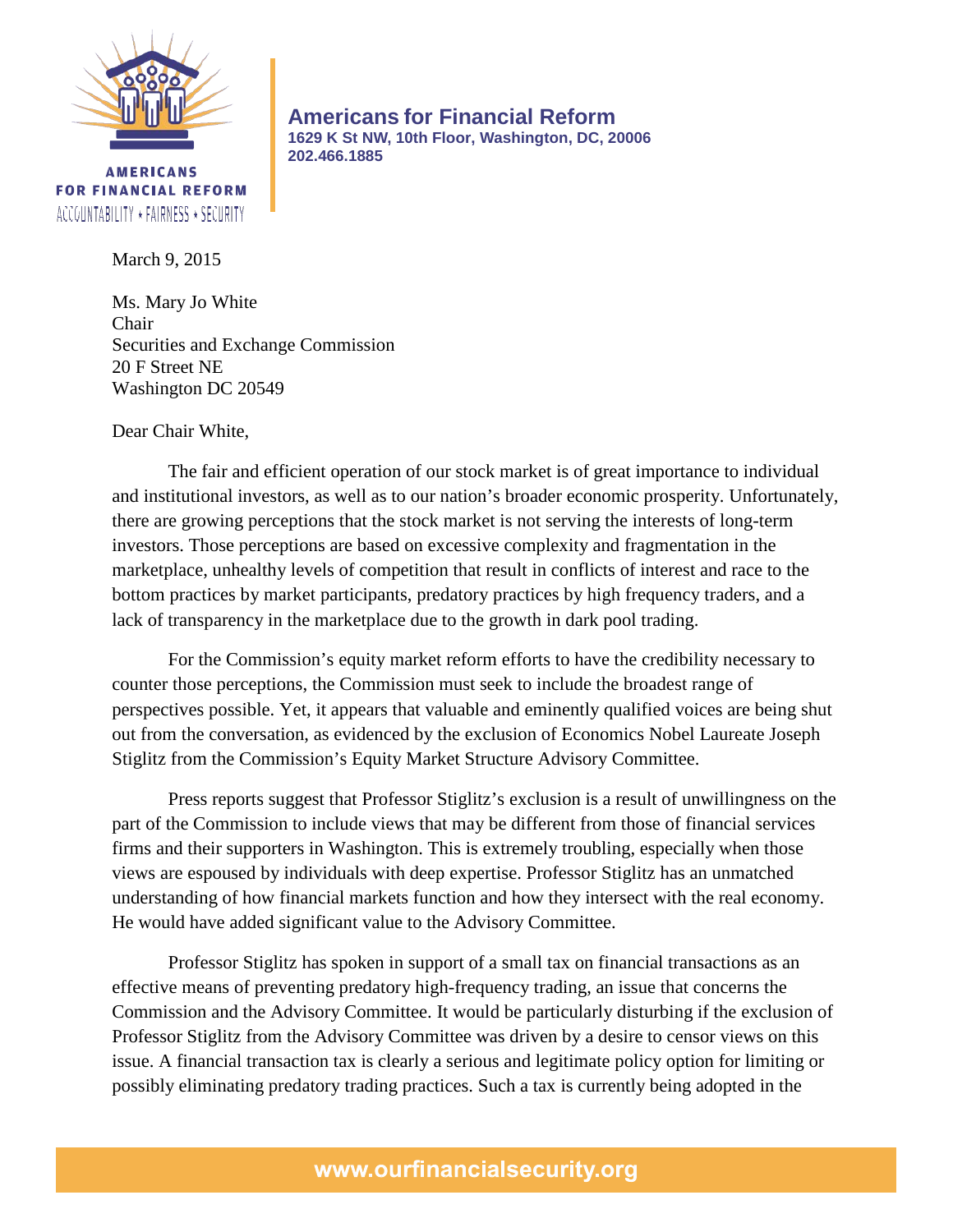European Union, and is a part of a significant tax and budget proposal from the Ranking Member of the House Budget Committee, Representative Van Hollen.

No doubt the Advisory Committee includes market structure experts who have a great deal to contribute. However, by excluding Professor Stiglitz from the panel, the Commission has demonstrated that it is not as inclusive as it has proclaimed or as it should be. As a result, the Commission has undermined the Committee's work and the Commission's broader market structure reform efforts. We strongly urge you to reconsider the decision to exclude Professor Stiglitz, and at the very least to explain publicly the process by which you arrived at this choice.

Sincerely,

AFL-CIO AFSCME Alliance for a Just Society Americans for Financial Reform Center for Effective Government Consumer Action Main Street Alliance Mercer Bullard, Professor Law, The University of Mississippi School of Law Public Citizen U.S. PIRG